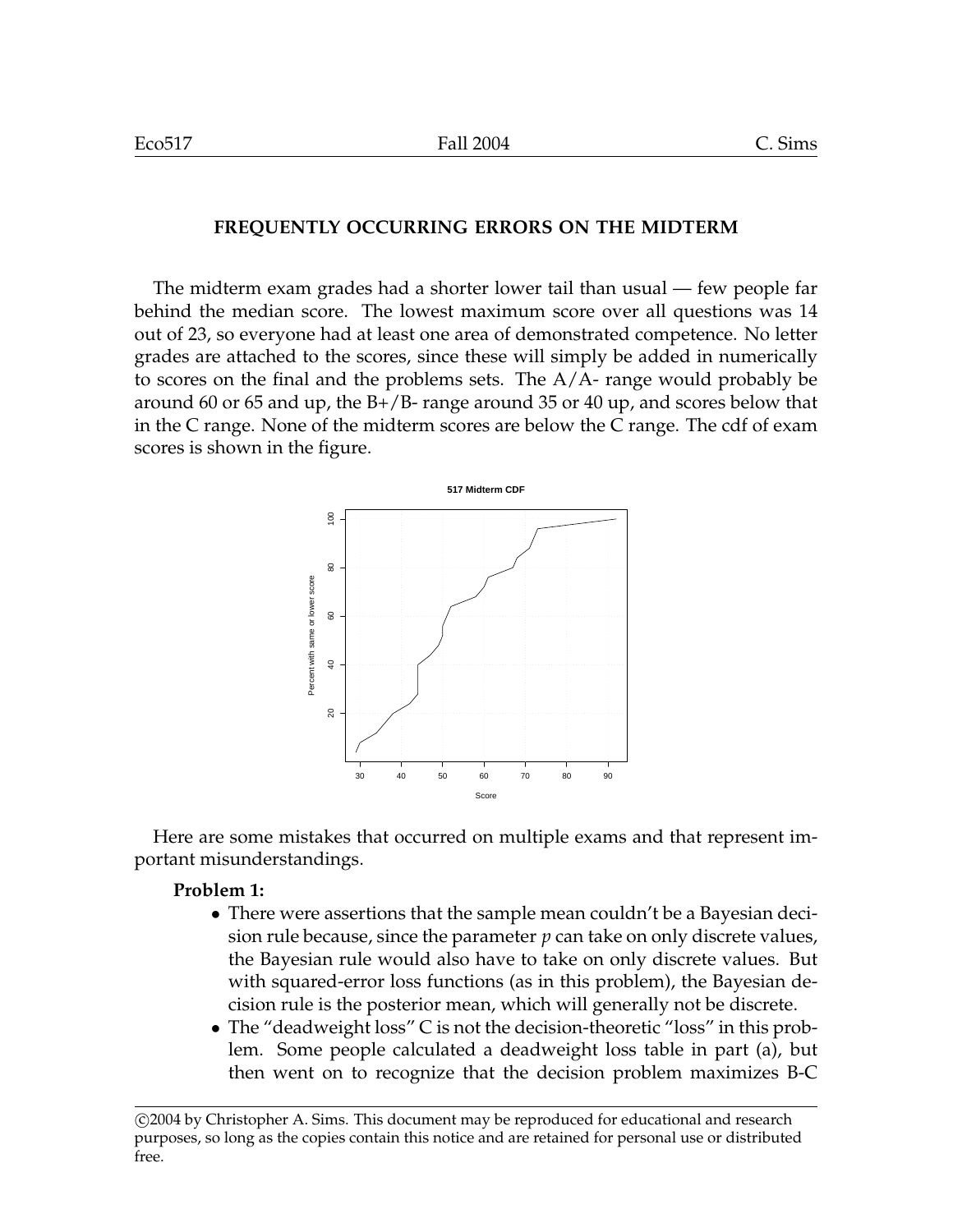(or minimizes "loss" C-B). But a few continued as if deadweight loss from taxes were the only element of the decision-theoretic loss function, which makes the problem trivial.

• The definition of admissibility makes no mention of probabilities. An estimator that fails to be optimal no matter what probability distribution is assigned to states is not necessarily inadmissible, and we had examples of that in an exercise. Similarly an estimator that is optimal for some probability distribution is not necessarily admissible. These are instead the definitions of estimators that are not, and are, Bayesian decision rules. The Bayesian rules are often nearly or exactly identical to the class of admissible rules, but there are borderline exceptions, as in this problem, where one decision rule was inadmissible, but nonetheless equivalent in expected loss to the optimum rule under a certain distribution.

# **Problem 2:**

- In finding the likelihood or posterior kernel, it is safe to drop factors that depend on data but not on the parameters, but not to drop factors that depend on parameters but not data. In this problem, the Γ(*p*) "normalizing constant" in the pdf cannot be dropped.
- Several exam papers, and ones I have seen on final and general exams, seem to have trouble with converting a single-observation pdf to a sample pdf. The posterior is written down as "likelihood times prior", with a single observation's pdf written out as if it were the likelihood. A variant in this problem was to write the likelihood with  $x<sup>T</sup>$  replacing the correct  $\prod_1^T$  $\int_1^T x_t$  in the likelihood.

# **Problem 3:**

- The sum of two independent  $U(0, 1)$  variates is not distributed as  $U(0, 2a)$ .
- The acceptance region for a test can often be written as  $\beta \pm \delta$ , with  $\hat{\beta}'s$ outside that region leading to rejection. This is an interval of observed *β* values, functions of the data. A confidence interval is an interval of unobserved true parameter values *β*, and will often have the form *β*ˆ ± *δ*. In SNLM cases and some similar models, the  $\delta$  can be the same, so not being careful about *β*ˆ's and *β*'s may not be a problem. But in this question's setup, because the length of the interval varied with the parameter, the CI and acceptance region were very different.
- The likelihood is  $p(X | \beta)$  *as a function of*  $\beta$ . Quite a few plots of  $p(X | \beta)$ as a function of *X* appeared as responses to the request for a sketch of the likelihood function.

### **Problem 4:**